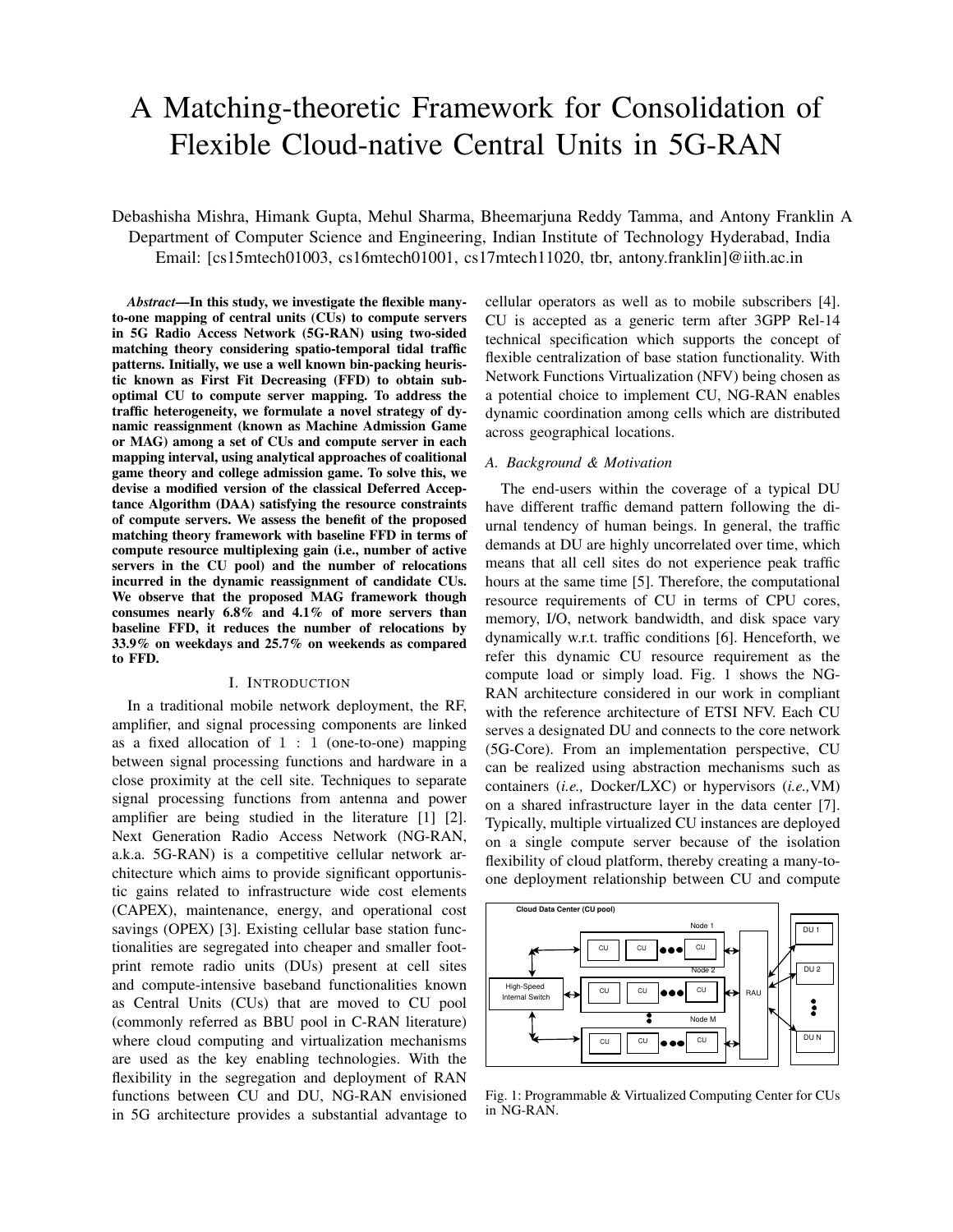server. This many-to-one deployment of CUs to compute server is known as "consolidation" of CUs. An allocation matrix  $A_t$  can potentially represent the consolidation at time  $t$  where each row corresponds to CU and each column represents the servers. An entry  $A_t(i, j)$  is 1 if CU i is hosted on server  $j$ , else 0. When traffic demand rises or falls, the allocation matrix can be re-formed accordingly. Assuming a scenario without virtualized CUs, we might need to allocate one compute server for one CU *i.e.,* 1 : 1 case which underutilizes the computational resources of the data center. This inefficient 1 : 1 allocation of CU to compute server increases the CAPEX and OPEX of the mobile network operator.

Most of the time in a day, the sum of all individual offered compute load at CUs from each of the corresponding DU will be less than the sum of their peak loads at any given time instant. For example, the allocation matrix at time  $t$  may not be a good allocation at time  $(t + 1)$ . Hence, the compute loads of different CUs hosted on the same compute server may sometimes overload beyond server capacity, thereby degrading the Quality of Service (QoS) for end-users. By intelligently relocating CU instances across available compute servers in the CU pool, suitable mitigation plan can be devised in response to server overload situation to minimize the service disruption. This phenomenon is known as "relocation" of candidate CUs. In a given interval, known as the periodicity of CU clustering or epoch, the consolidation and relocation of CUs (which results in the re-formation of allocation matrix) significantly lower the net computational load on a cloud platform, saving energy by switching-off idle compute servers. Relocation of virtual resources (*i.e.,* VMs or containers) incurs additional computational resource overhead because it involves iteratively writing all the memory copy operations and transfers over a communication network from one server to another server. Therefore, the softwarized and virtualized CU instance relocations must be triggered in a controlled manner with consideration of additional overhead cost to model the performance accurately.

In this work, our research goal is to adaptively consolidate a set of CU compute loads to compute servers in the CU pool so as to improve the overall resource utilization of the cloud platform using two-sided matching theory. The proposed solution to this optimal allocation problem is a dynamic CU-compute server mapping framework which automatically adapts to traffic heterogeneity from DUs. The proposed solution minimizes the service disruption by carefully planning the relocations decisions for CUs, thereby improving the QoS for the end-users.

## *B. Contributions*

We present three main contributions in developing the matching-theory framework for efficient and scalable CU-compute server mapping for 5G-RAN. They are summarized as follows.

- 1) By using analytical approaches from two-sided matching theory, we propose a light-weight and scalable Machine Admission Game (MAG framework), a novel way of reassigning multiple CU compute loads among available server resources. This striking analogy is a variant of popular College Admission Game model [8] discussed in game theory literature. In this game formulation, the set of players *i.e.,* CU compute loads imitate jobs of various sizes and the second set of players *i.e.,* compute servers imitate the machines that process jobs.
- 2) We derive a preferential classification of players, a rank-ordered list, which enables players of one set to express priorities among all the possible matches in the other set. This ranking is decided based on the individual player's choice of getting matched to its counterpart maximizing a known, often conflicting objective function.
- 3) We devise a modified version of classical Deferred Acceptance Algorithm (DAA) [8] for solving the proposed MAG framework and assess its performance with respect to cloud resource multiplexing gain and additional overhead incurred in dynamic CU relocation.

The rest of the paper is organized as follows. We highlight the related works in Section II. In Section III, we present the system model. In Section IV, we present the proposed two-sided matching theory framework. Experimental setup and performance results are presented in Section V. Finally, concluding remarks are given in Section VI.

#### II. RELATED WORK

Both consolidation and relocation mechanisms are extremely vital for efficient resource planning in 5G RAN. Although RAN resource management (C-RAN) in a data center is still in its infancy, few of the existing resource management works are based only on the "bin packing" approach or stochastic modeling to computational resource consolidation process. In [9], the authors presented a multi-dimensional Markov model to evaluate the statistical multiplexing gain (denotes the extent to which the resources can be shared across multiple parties) of Virtual Base Station (VBS) pools considering the user session level traffic dynamics. Although this model considers the delay-tolerant traffic and expressions for blocking probability, the performance w.r.t. spatio-temporal traffic fluctuations are not factored in the gain calculation. In [10], the authors proposed a bin packing formulation to the BBU to VM packing on an iterative approach to minimize the total number of active BBUs. However, they did not consider the relevance of BBU relocations in accordance with tidal traffic variation. The authors in [11] proposed a bin packing solution to consolidate BBUs, which minimizes the energy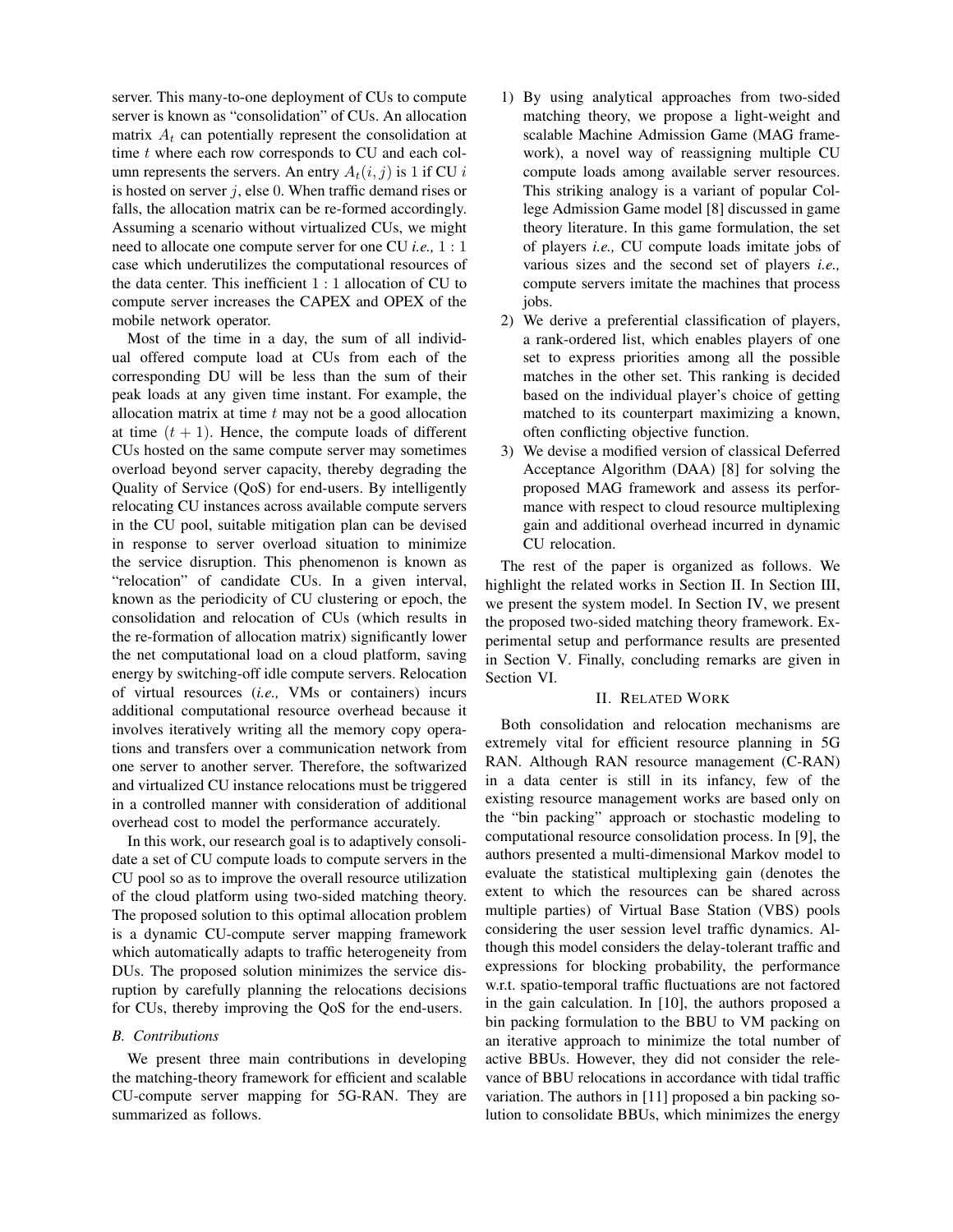consumption without factoring the BBU (VM) migration scenario as described before. On similar notion, authors in [12] highlights a dynamic DU reassignment algorithm (synonymous with the concept of CU migration) which minimizes the total number of active servers in the cloud platform by considering the spatio-temporal traffic variation, but without factoring relocation overhead. In this current work, these limitations are overcome by factoring the relocation overhead in addition to CU consolidation.

## III. SYSTEM MODEL

Let  $\mathcal{D} = \{d_1, d_2, \dots, D\}$  be the finite set of D DUs,  $C = \{c_1, c_2, \ldots, C\}$  be the finite set of C CUs, and  $S =$  $\{s_1, s_2, \ldots, S\}$  as the finite set of S compute servers in the data center, respectively. Since each DU traffic is served by its corresponding CU, we have  $D = C$ . Let  $\mathcal{U} = \{u_1, u_2, \dots, U\}$  be the set of U users served by D DUs. As shown in Fig. 2, the deployment of DUs is assumed as per Matern hard core point process type II (MHCPP II) and the deployment of UEs as per Poisson Point Process (PPP) [13]. Suppose, spatial distribution of DUs and UEs be  $\Phi_{DU}$  and  $\Phi_{UE}$ , respectively, where  $\{\Phi_{UE}, \Phi_{DU}\} \in \mathbb{R}^2$ . The coverage regions of DUs are plotted and depicted by voronoi tessellation.

#### IV. MATCHING THEORY FRAMEWORK

Two-sided matching theory is a Nobel prize-winning framework, originally studied in economics, but can also be applied to several engineering disciplines, especially in solving wireless resource allocation problems [14]. In general, basic framework of resource allocation problem involves resources and users. Depending upon the context, the resources can be viewed from different abstractions such as compute resource, power, timefrequency chunks, eNodeBs, etc. Users can be smartphones, wireless stations, etc. A matching is a mapping between users and resources given the individual player's preferences, often having conflicting objectives. As per player's quota limit, the matching game can be :-

- One-to-One (Stable Marriage Model)
- Many-to-One (College Admission Game Model)
- Many-to-Many (Consultant Firm Matching Model)



Fig. 2: Spatial Distribution of UEs and DUs as per MHCPP II.

In the following subsection, we briefly introduce Many-to-One College Admission Game and the viable solution framework to solve this class of matching game.

## *A. College Admission Game*

The College Admissions Game consists of two disjoint sets of players: a set of students M and a set of colleges N. Each student  $m \in M$  has a strict, preference relation over the set N. Similarly, each college  $n \in N$  has a strict preference relation over M. Every college  $m \in M$ has a finite quota of maximum allowable students it can take. Let us denote this quota as  $q_c \in \mathbb{Z}^+$ . The solution to this game is essentially a many-to-one stable assignment from students to colleges.

*1) Game Model & Deferred Acceptance Algorithm (DAA):* Gale and Shapley [8] first studied this game where they proposed a Deferred Acceptance Algorithm (DAA) to find stable matching between colleges and students. This algorithm is popularly known as the Gale-Shapley (GS) algorithm and the overall procedure is pictorially summarized in Fig. 3. In student proposing version of this algorithm, students first propose to their favorite colleges. If the college has not fulfilled its quota and has at least one vacant seat to admit the student, it accepts the student's proposal. If no more seat is available for this student and student is least preferred among all the students that are currently matched to this college, then college rejects the proposal. In case, the student deems fit than other matched student to the same college, the college offers admission to the student applicant and unmatch from the previous acceptance, which is least preferred. However, this model cannot be applied directly to the context of CU-compute server mapping due to the challenges discussed as follows.

*2) Challenges for DAA in CU-compute server Mapping:* In many-to-one College Admission game model, each college is bounded by some fixed quota up to which it can accept students. The players in student set are matched to exactly one college and a college can admit multiple students, not violating its quota limit. Although DAA is proved to be an efficient and stable algorithm to solve this type of game model, it cannot be applied directly to our CU-compute server assignment scenario in NG-RAN since we cannot define the quota for servers in terms of the number of compute loads to be processed. Also, compute loads are heterogeneous that vary as a function of space and time. Each server has



Fig. 3: Deferred Acceptance Algorithm.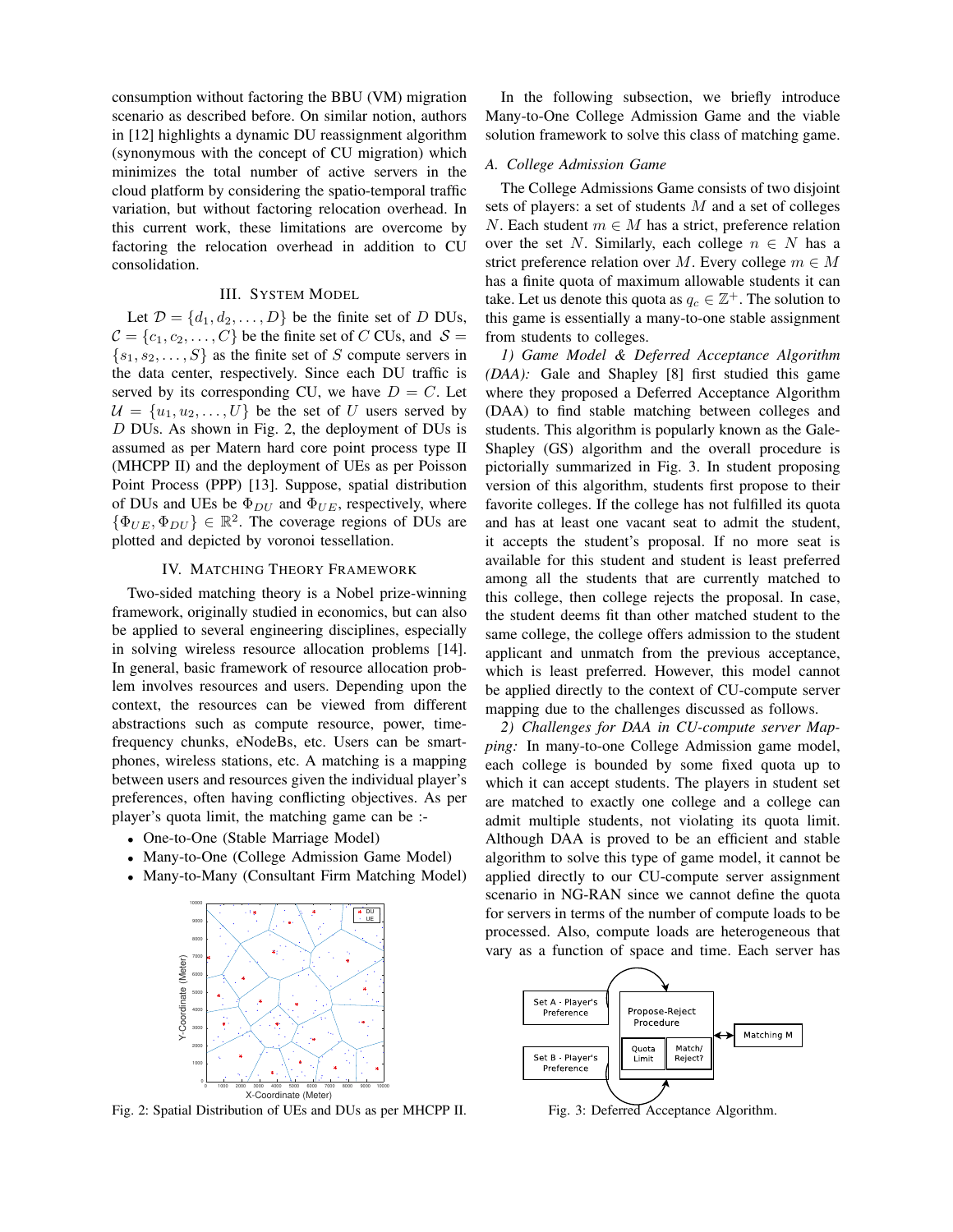a fixed capacity in terms of compute resources. Hence, it can accommodate multiple compute loads until their total sum remains lower than the rated server capacity. Moreover, traffic heterogeneity from DUs makes this matching problem very challenging to solve.

## *B. Machine Admission Game (MAG)*

To address the special case of CU-compute server assignment problem in NG-RAN, we propose a novel strategy of Machine Admission Game (MAG) model based on a two-sided many-to-one matching framework. The players are divided into two distinct sets. They are:

- Load set consisting of heterogeneous compute loads from Candidate CUs (i.e., *RelocationCandidates*)
- Set of compute servers of the CU pool (i.e., nonoverloaded servers)

*1) Rank Ordering via Preference Relation:* A preference relation  $\succ$  is a strict, complete binary relation over the set of all players where players of one set rank another player of other set satisfying individual incentives of being matched. In the game formulation of MAG, each compute server derives a strict ranking over all the acceptable CUs whose compute load is less than the host server capacity. Similarly, each CU will prefer a server whose available compute resources are sufficient enough to serve all its users covered by the corresponding DU. Let  $r(s)$  be the available virtual compute resources of server s and  $s(c)$  be the size of the compute load at CU c. Additional relevant notations are summarized in Table I. For a server  $s \in \mathcal{S}$ , we define the preference relation  $\succ_s$  of compute server s over set of CU compute loads such that for any two CU loads  $c_1, c_2 \in \mathcal{C}$ ,

$$
c_1 \succ_s c_2 \Leftrightarrow s(c_1) \ge s(c_2)
$$
 (1)

Similarly, for a CU compute load  $c \in \mathcal{C}$ , we define the preference relation  $\succ_c$  of CU load c over set of compute servers such that for any two servers  $s_1, s_2 \in \mathcal{S}$ ,

$$
s_1 \succ_c s_2 \Leftrightarrow r(s_1) \ge r(s_2) \tag{2}
$$

Eqn. 1 ensures that server always prefers CU loads that are the best fit to the available compute resources. Eqn. 2 ensures that CU loads prefer the servers whose available compute resources are high enough following a worst fit assumption from compute load set. To summarize, CU prefers a server based on the worst fit scheme of available compute resources and a server prefers a CU based

TABLE I. Notations for Machine Admission Game.

| <b>Symbol</b>            | Definition                             |
|--------------------------|----------------------------------------|
| $\overline{\mathcal{S}}$ | Set of all compute servers             |
| $\mathcal{C}$            | Set of all CU compute loads            |
| s(c)                     | Size of CU load c, $c \in \mathcal{C}$ |
| l(s)                     | Load on server $s, s \in S$            |
| peak(s)                  | Peak capacity of server s              |
| pref(c)                  | Preference list of CU load $c$         |
| $pref(\overline{s)}$     | Preference list of server s            |

on the best fit scheme of available compute resources. The proposed MAG, by using a modified version of DAA, efficiently matches CUs to servers, satisfying the player's conflicting objectives as mentioned above.

#### Algorithm 1 : Modified DAA for MAG

**INPUT:** Previous allocation matrix  $A_{t-1}$ . **OUTPUT:** Best possible allocation matrix  $A_t$  at time t.

|     | 1: For each CU load c, $c \in \mathcal{C}$ , $Status(c) \leftarrow$ "unmatched" |
|-----|---------------------------------------------------------------------------------|
|     | 2: procedure MACHINEADMISSIONGAME                                               |
| 3:  | while $\exists c \in C$ and status of load c is "unmatched" do                  |
| 4:  | ptr $\leftarrow$ First element of list pref(c)                                  |
| 5:  | while <i>ptr</i> $\leq$ length of <i>pref</i> ( <i>c</i> ) <b>do</b>            |
| 6:  | $s' \leftarrow$ Most Preferred server of load c at ptr                          |
| 7:  | if $s'$ can serve c then                                                        |
| 8:  | Match load $c$ to server $s'$                                                   |
| 9:  | $Status(c) \leftarrow "matched"$                                                |
| 10: | Break loop & proceed to next free load                                          |
| 11: | else                                                                            |
| 12: | Get candidate loads $c' \in C$ s.t. $c \succ_{s'} c'$                           |
| 13: | if $s'$ can serve c by rejecting loads then                                     |
| 14: | Assign load $c$ to server $s'$                                                  |
| 15: | $Status(c) \leftarrow "matched"$                                                |
| 16: | $\forall c' \in C$ , $Status(c') \leftarrow$ "unmatched"                        |
| 17: | Break loop & proceed to next free load                                          |
| 18: | else                                                                            |
| 19: | Reject load $c$                                                                 |
| 20: | Go to next preferred server in <i>ptr</i>                                       |
| 21: | end if                                                                          |
| 22: | end if                                                                          |
| 23: | end while                                                                       |
| 24: | end while                                                                       |
| 25: | Return all the matched CU-compute server pairs, $A_t$                           |
|     | 26: end procedure                                                               |

*2) Modified DAA for MAG:* The proposed algorithm starts with two distinct sets of players: a set of CU loads  $\mathcal C$  and a set of servers  $\mathcal S$ . Initially, all the players of both the sets are initialized with unmatched (free) status. We consider  $|\mathcal{C}| = |\mathcal{S}|$ , i.e., we have ensured to allocate  $|\mathcal{S}|$ servers in the worst case which corresponds to the fullyloaded cell sites in case of traditional cellular network, but in the realistic case, the count of servers is much less than  $|S|$  due to spatio-temporal traffic inhomogeneity of mobile subscribers. Each CU load  $c \in \mathcal{C}$  starts by proposing to its most preferred server  $s \in \mathcal{S}$  based on the rank-order computed by the CU over all the elements of set  $S$ . If server  $s$  has enough available computational resource to meet the requirement of CU load  $c$ , then s accepts the proposal from c. If server s does not possess sufficient resource and unable to hold the current proposal offer, two cases may arise.

- Case 1: If all the loads in the current matching list of server  $s$  are more preferable than CU load  $c$ , then s rejects the proposal from CU load  $c$ .
- Case 2: If server s has less preferable compute loads than CU load  $c$  in its matching list, then two subcases may arise.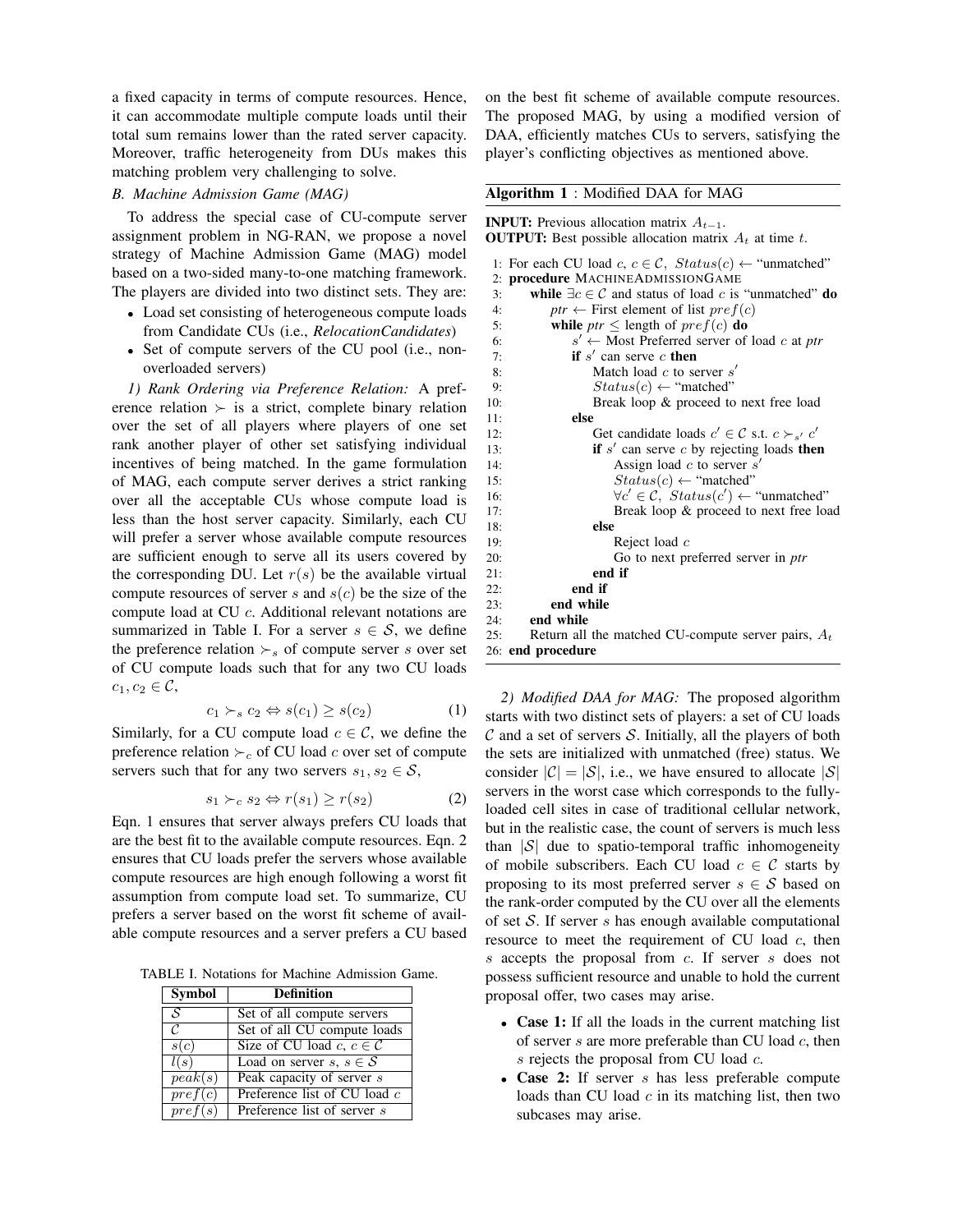TABLE II. Time Complexity Analysis.

| <b>Test Input</b> | FFD.         | MAG     |
|-------------------|--------------|---------|
| <b>Best Case</b>  | O( C log C ) | O( C )  |
| Average Case      | $O( C ^2)$   | O( CS ) |
| Worst Case        |              | O( CS ) |

- Sub case 2.1: By removing all or some least preferred loads than  $c$  from its current matching list (candidate loads for rejection), if server s acquires sufficient resources to serve  $j$ , then unmatch those candidate loads from server s and match load  $c$  to server  $s$ .
- Sub case 2.2: By removing candidate loads, if server s still does not have enough resources to serve CU load  $c$ , then it rejects  $c$ .

The above propose-reject sequence is repeated for all the unmatched CU loads until they are matched to compute servers. Note that some of the servers may have an empty matching list as there are no outstanding loads to be processed by the algorithm. Those compute servers are declared as idle/inactive and are potential candidates to be switched off to save energy and compute resources.

*3) Time Complexity Analysis:* Assuming |C|, the number of CU compute loads and  $|S|$ , the number of server hosts ( $|S| \ll |C|$ ), the time complexity analysis for FFD and MAG schemes are summarized in Table II. FFD requires all CU loads to be sorted in non-increasing fashion, thus taking  $O(|C|log|C|)$  time in the best case. However, MAG does not perform any CU reassignment in the best case if there are no overloaded clusters, but it has to scan all the CU loads which take  $O(|C|)$ . Every CU load may demand one server with  $O(|C|^2)$ number of comparisons in the worst case in FFD. In MAG, each CU load has to propose at most  $|S|$  servers in the preference list requiring time  $O(|CS|)$ . In FFD average case, considering  $\frac{|S|}{2}$  clusters are overloaded, the number of comparisons are at most  $O(|C|^2)$ . In MAG, the average case time complexity is  $O(|CS|)$  as each CU load may need to propose at least  $\frac{|\hat{S}|}{2}$  servers.

## V. PERFORMANCE RESULTS

Considering the downlink transmission processing in a typical NG-RAN environment, we generate spatiotemporal varying DU workloads by a modeling function highlighted in [15]. In this model, a Gaussian Mixture Model (GMM) is used to model the behavior of spatiotemporal traffic variation and cell-specific DU loads at a given instant of time which is exponentially distributed in the spatial domain. Based on this, we obtained two extensive datasets for synthetic DU workloads for both weekday and weekend traffic profiles spanning 24 hours. User traffic generated during a day is divided into three segments. They are "Low Load" from 12AM to 8AM, "Medium Load" from 8AM to 12 Noon and 8PM to 12AM, "High Load" from 12 Noon to 8PM. With a sampling interval of 6 minutes, we generated 10 samples per hour and a total of 240 samples for 24 hours.

TABLE III. Simulation Parameters

| <b>Parameter</b>                      | <b>Value</b>           |
|---------------------------------------|------------------------|
| Number of DU <sub>s</sub>             | [100 1000]             |
| Sampling Interval                     | 6 Minutes              |
| <b>Total Traffic Capture Duration</b> | 24 Hours               |
| <b>Total Generated Samples</b>        | 240                    |
| Traffic profiles                      | Weekday & Weekend      |
| Network Region                        | Urban                  |
| DU workload Range                     | Normalized in [0,1]    |
| Peak DU Load                          | $1(100\%)$             |
| Spatial load distribution             | Exponential            |
| Time-varying rate parameter           | Gaussian Mixture Model |

To capture the geographical randomness and large-scale spatial deployment scenario, we ran the simulations from 200 DUs to 1000 DUs. The system-level simulations with modified DAA are performed in Intel x86, eightcore, Ubuntu Linux 64-bit distribution with 2.4 GHz processor and each independent trial is accompanied with 15 random seeds. We have evaluated the performance of the proposed MAG framework w.r.t (a) resource multiplexing gain, (b) relocation overhead. Table III briefly summarizes the simulation parameters.

Note that, First Fit decreasing (FFD) is a well-known bin-packing heuristic algorithm most commonly used in data center environments to map VMs to servers. In [11] and [16], the authors have also used this packing algorithm to implement the CU consolidation process. Authors in [12] highlights an extended version of FFD (known as DRA), that performs the consolidation and relocation of CUs. Hence, in this work, we have utilized FFD and DRA as the baseline schemes to showcase various trade-off features and efficacy of our proposed MAG framework.

### *A. Resource Multiplexing Gain*

We assess the performance of MAG framework in terms of compute resource multiplexing gain *i.e.,* the metric denoting the number of active servers in the cloud platform. MAG framework with modified DAA is compared with baseline FFD and DRA schemes. Figs. 4 and 5 show the required number of active servers in a time scale of 24 hours of the day from 00:00 hours up to 23:59 hours for weekday and weekend traffic profiles, respectively. With respect to one-to-one CU to server mapping scheme, the server savings in MAG is nearly 86%. The savings offered by MAG in closely aligned with savings obtained by the FFD scheme but overestimates by 6.8% and 4.1% on weekday and weekend, respectively.

### *B. Relocation Overhead*

Although the number of active servers required in MAG and DRA is slightly higher than that in FFD, the relocation overhead in FFD is higher compared to MAG. We evaluated the relocation overhead for all the mapping schemes in Figs. 6 and 7 for weekday and weekend, respectively. For a weekday traffic profile, MAG incurs 33.9% fewer relocations than FFD and